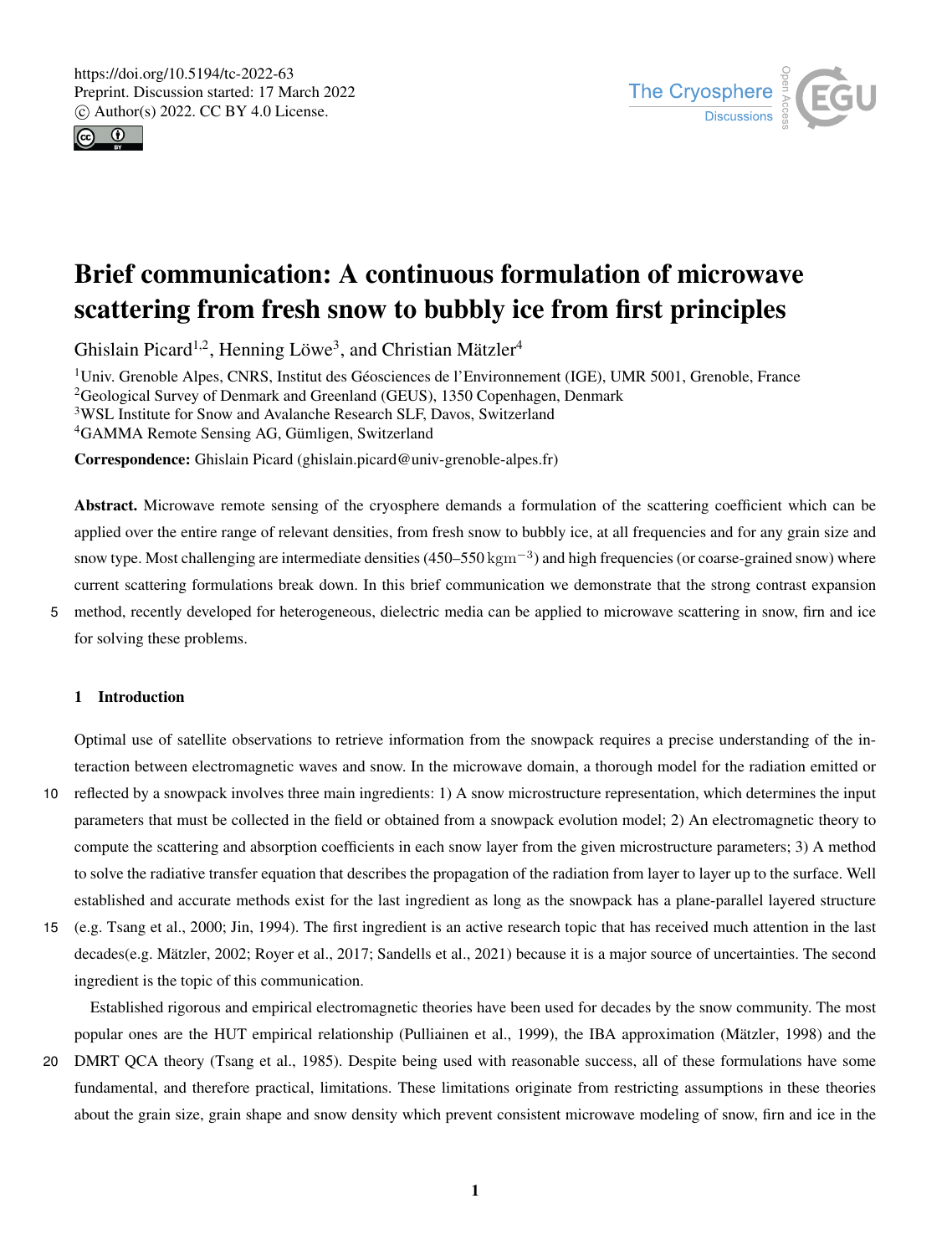



entire range of density and microstructures found throughout the cryospheric regions. The development of robust retrieval algorithms of snow properties requires improved consistent scattering theories.

- 25 In what follows, we shall pinpoint these limitations and their implications and demonstrate how they can be simultaneously overcome by employing new, theoretical results on the effective permittivity of random porous media. In a recent paper (hereinafter TK21, Torquato and Kim, 2021) propose the non-local, strong contrast expansion (SCE), as a generic homogenization theory to compute effective wave propagation in random two-phase media. A careful inspection of the comprehensive (54 pages) derivation and of two precursor papers (Rechtsman and Torquato, 2008; Kim and Torquato, 2020) reveals that it
- 30 sheds new light on three key problems concerning the grain size, grain shape and density. The objective of this communication is to relate this new theory to existing ones and to feature the powerful approach (Torquato and Kim, 2021) through its implementation in the Snow Microwave Radiative Transfer model (SMRT, Picard et al., 2018).

#### 2 The strong contrast expansion

Our starting point is the main result of the strong contrast expansion (Rechtsman and Torquato, 2008; Kim and Torquato, 2020; 35 Torquato and Kim, 2021) which expresses the dielectric polarizability of the effective snow medium (in any dimension  $d$ ) with respect to the background (air) βeff-air as an *exact* infinite series in the dielectric polarizability of ice with respect to air βice-air. Here, we consider the case of an isotropic 3-dimensional medium composed of ice and air. The effective polarizability reads (eq. 54 in TK21):

$$
\beta_{\text{eff-air}}^{-1} \phi_{\text{ice}} \beta_{\text{ice-air}} = 1 - \frac{1}{\phi_{\text{ice}}} \sum_{n=2}^{\infty} \beta_{\text{ice-air}}^{n-2} A_n^{\text{(ice)}}(k_{\text{eff0}}) \tag{1}
$$

40 where  $\phi_{\text{ice}}$  is the fractional volume of ice and  $k_{\text{eff0}}$  the wave number in the effective medium in the static approximation (this version is referred as to "scaled" SCE in TK21 section VI.B.2 and is used here for consistency with the other theories). The polarizability for any medium or material 1 and 2 is defined as:

$$
\beta_{1\text{-}2} = \frac{\epsilon_1 - \epsilon_2}{\epsilon_1 + 2\epsilon_2} \tag{2}
$$

To simulate the snow electromagnetic properties, a model shall first deduce the effective permittivity  $\epsilon_{eff}$  of the ice+air medium 45 using Eq. 2 from  $\beta_{\text{eff-air}}^{-1}$  calculated with Eq. 1, once the other terms are calculated. The extinction coefficient is deduced from the imaginary part of the effective dielectric constant  $K_e = 2k_0 \Im \epsilon_{\text{eff}}$  where  $k_0$  is the wave number in the vacuum. The absorption coefficient is obtained in the static regime ( $k_0 = 0$  or formally by setting  $A_n = 0$  for all n). The scattering coefficient is finally obtained by  $K_s = K_e - K_a$ .

The terms  $A_n^{(ice)}$  are complicated expressions (eq. 51–53 in TK21) but only depend on the microstructure and the wave 50 number. They carry all the geometrical information of the medium microstructure (only the fractional volume appears in other parts of the theory) and are thereby the main driver of the scattering signature of the medium.  $A_2^{(ice)}$  is an integral over space of the two-point correlation function. Roughly speaking, this function accounts for the size, shape and relative arrangement in space of the ice crystals. It can be obtained by computing the auto-covariance of 3D images of the snow (Sandells et al., 2021).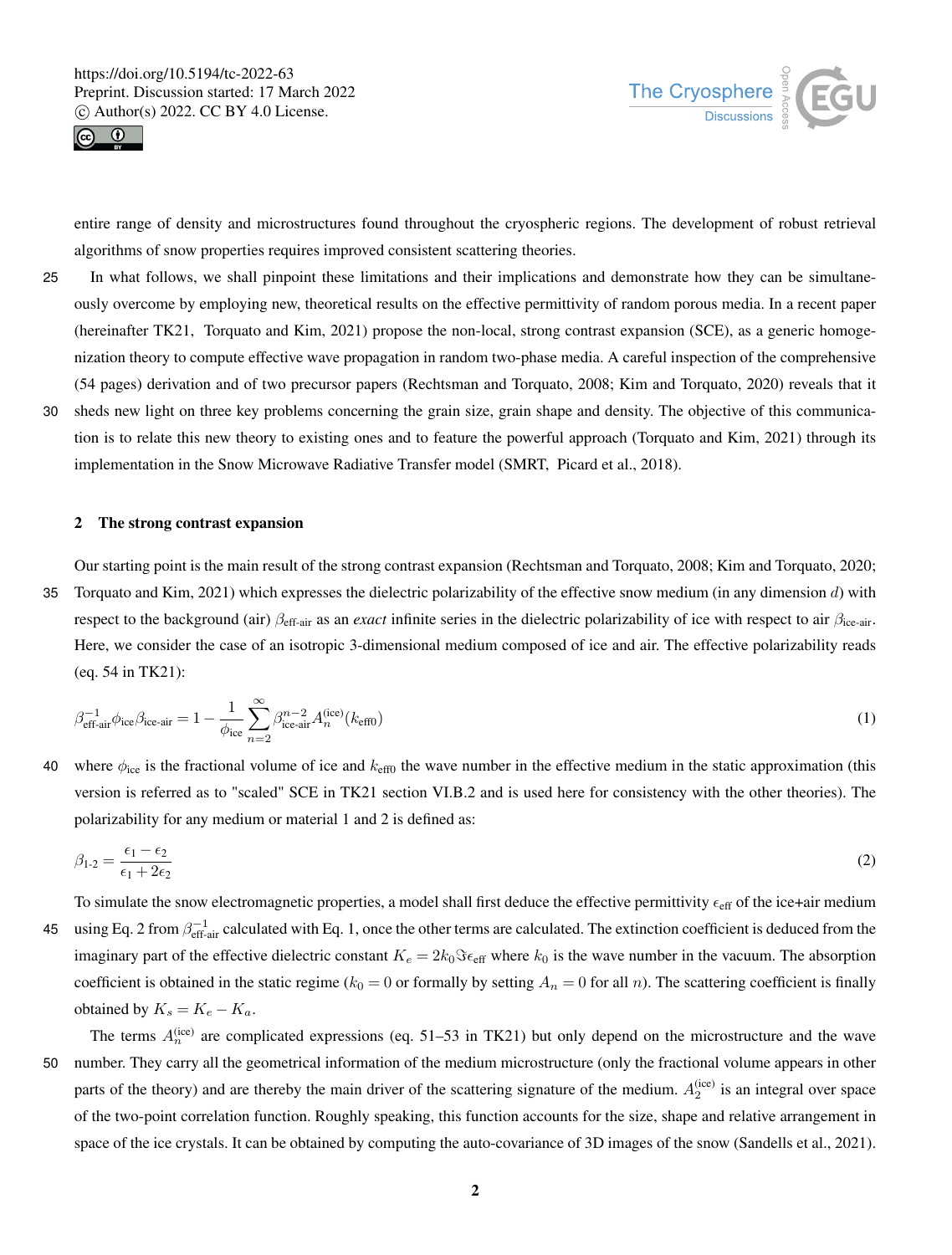



This  $A_2^{(ice)}$  term is similar to the I integral in IBA (Mätzler, 1998) and is linked to the pair-correlation in DMRT (Tsang and 55 Kong, 2001; Löwe and Picard, 2015).

The term  $A_n^{(ice)}$  depends on all *n*-point correlation functions up to order *n*. This implies that the calculation of the terms  $n > 2$  would require increasingly more detailed information of the microstructure, which is hitherto not available for snow in practice (Sandells et al., 2021). Not mentioning the difficulty of the numerical computation of these complex terms, we thereby consider the term  $n = 2$  only at this stage. The numerical implementation of SCE and of the other approximations presented 60 below have been done in the open source SMRT model (Picard et al., 2018).

3 Assumptions on size

As stated in their title, TK21 develops the "non-local" SCE extending former work on the "local" SCE (RT08). The latter requires very small sized scatterers with respect to the wavelength (i.e. the quasi static approximation) and the absence of large aggregates of scatterers, which makes it more suitable to low microwave frequencies (the equivalent terminology in DMRT

- 65 is long and short range approximations Tsang and Kong (2001) which was adopted in SMRT). The main difference between the two versions appears in the  $A_2^{(ice)}$  term and implies a numerical integration accounting for the surrounding microstructure instead of a simple function evaluation. The extra computational cost and risk of numerical instability is to be balanced with the gain in accuracy. To assess this gain for snow, Fig. 1 presents the scattering coefficient for sticky spheres of radius a as a function of  $k_0a$  (the simulations are run with a fixed radius of 0.5 mm, stickiness 0.2 and varying frequency up to 150 GHz).
- 70 The results for a density of 300 kgm<sup>-3</sup> clearly show that the short range theories (RT08 and the two DMRT flavors available in SMRT) diverge around  $k_0a \approx 0.6$  from the long range theories (TK21, IBA, and the Mie DMRT version implemented in the DMRT-QMS model Tsang et al. (2007)). The long range theories are close to each up to  $k_0 a \approx 1.5$  (note that the lower scattering coefficient with SCE compared to IBA and Mie DMRT is a result of the theory, not a convergence issue) and they diverge for even larger grain sizes. In principle, SCE has the capability to work in this extended range provided the terms  $A_n^{(ice)}$
- 75 with  $n > 2$  are calculated. However, TK21 also indicates a fundamental hard upper bound of the order of the wavelength (i.e.  $k_0 a \lessapprox 6$ .

Overall, these results give additional confidence in the three long range theories, even with the  $n = 2$  truncation, to be applicable for most snows in the microwave range. Moreover TK21 conducted precise electromagnetic simulations (FDTD technique) that compare favorably with SCE for a dielectric contrast comparable to that of ice and air, and up to  $ka \approx 1$  (fig. 9)

80 in TK21). These results also highlight the equivalence between SCE, IBA and DMRT Mie. Our main practical recommendation is limiting the size to  $k_0 a \leq 1.5$  in any simulation.

# 4 Assumption on shape

The different scattering theories require some assumptions on how the medium microstructure is prescribed and these assumptions have a critical impact on the scattering signature. In the original DMRT (Tsang et al., 1985; Tsang and Kong, 2001)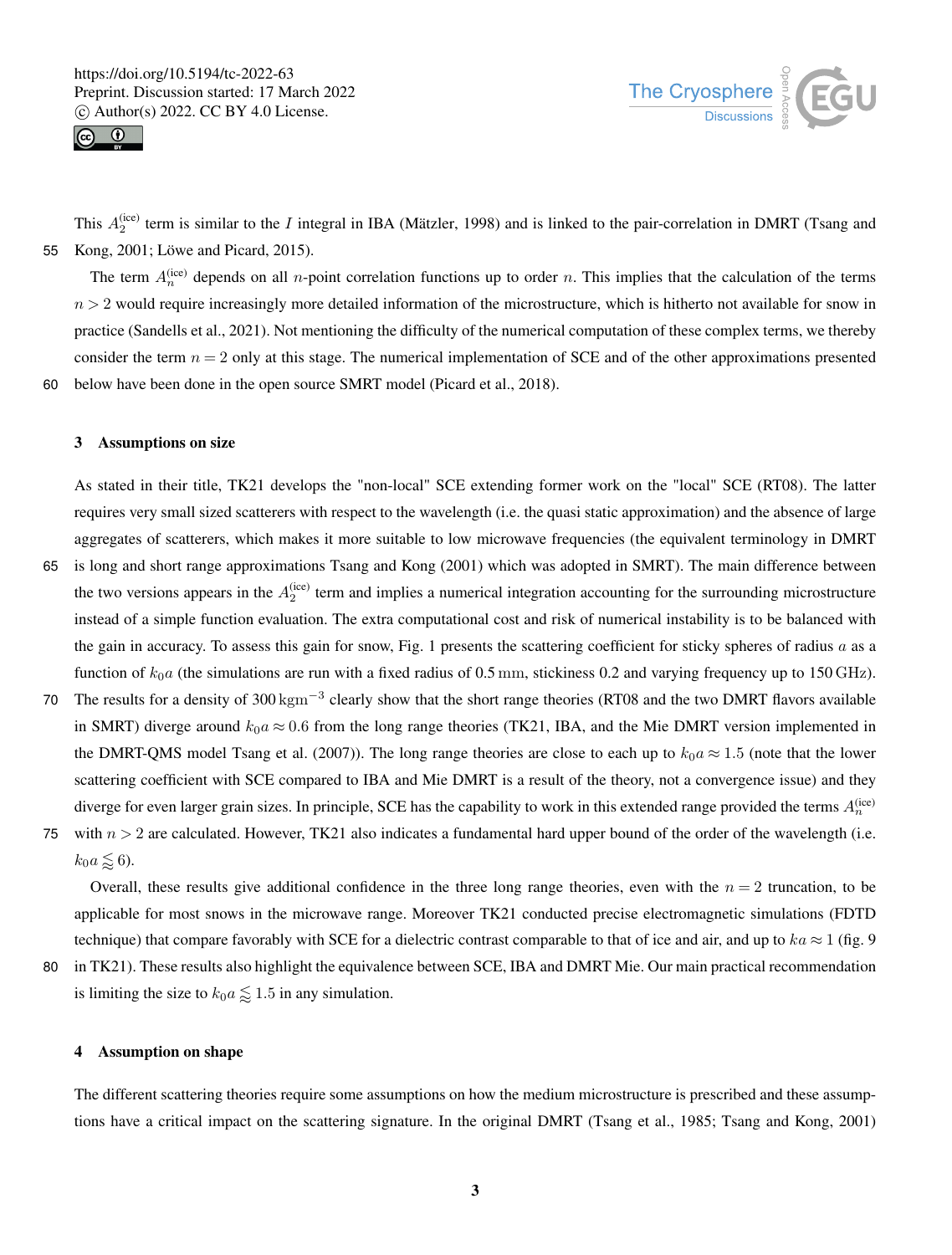





**Figure 1.** Scattering coefficient as a function of the product of wave number and radius ( $k_0a$ ) for a variety of electromagnetic theories. The microstructure is made of sticky hard spheres with radius 0.5 mm, stickiness 0.2 and density 300 kgm<sup>-1</sup>.

- 85 spherical particles are assumed with their relative positions determined by the sticky hard sphere model. Despite the success of this theory, snow is composed of diverse shapes interconnected in a complex manner which prevents a successful mapping on the sticky hard sphere model (Löwe and Picard, 2015). In the IBA, this restrictive assumption on the shape of the scatterers is partially removed. While IBA still assumes a particular shape to compute the internal field ratio in the scatterers, it lets free the choice of the two-point correlation function which can be accurately constrained by data (Sandells et al., 2021). However
- 90 technically it is possible (and practically done) to select a shape and a form of correlation function independently and inconsistently (e.g. spherical scatterers and an exponential correlation function). The internal field ratio can also be optimized from experimental data (Mätzler, 1996, 1998) without explicitly assuming a geometrical shape.

The SCE derivation does not rely on the scatterer concept, the medium is described by the point correlation functions and the electromagnetic derivation uses the Green function formalism (called bi-local approximation in Tsang and Kong, 2001).

- 95 Nevertheless, an infinitesimal exclusion volume is required to integrate the Green function, and its shape determines the form the SCE final equations. TK21 choose a sphere for this volume (eq. 25 in TK21) in the main text and illustrate the results for two alternative shapes (appendix A in TK21, eqs A1 and A2). These three expansions constitute different forms but are strictly equal in the infinite series. However, in practice, the necessary truncation breaks this equality. Further noting that the spherical exclusion volume provides a faster convergence (TK21 sec III B) as a function of the dielectric contrast, the conclusion is that
- 100 a spherical volume is recommended, independently of the actual microstructure, i.e. independently of the real shape of the scatterers.

Interestingly, by analyzing the similarities between IBA and SCE expressions, it appears that choosing the scatterer shape in IBA and of the exclusion volume in SCE lead to similar analytical polarizability equations. The numerical results also highlight the similarity between both theories (Fig. 2). We conclude that while getting rid of the scatterer concept is a theoretical advance

105 of SCE, it does not lead to numerical improvements in practice.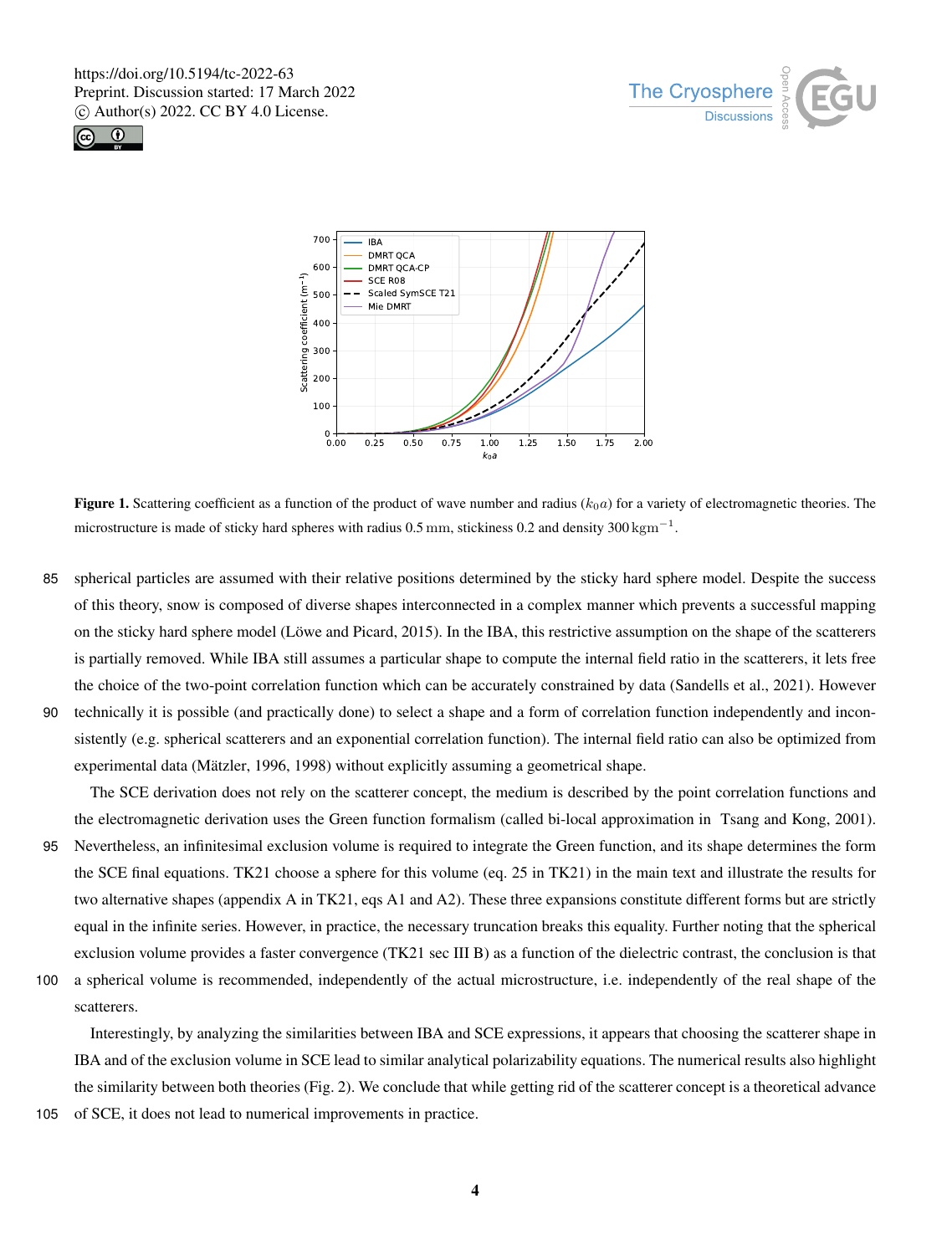





Figure 2. Scattering coefficient as a function of density for a variety of electromagnetic theories. The microstructure is made of sticky hard spheres with radius 0.2 mm and stickiness 0.2. The frequency is 19 GHz.

### 5 Assumptions on density

Despite being developed for dense media, the existing theories used for snow actually become inaccurate at high density. The DMRT theory was shown to degrade for fractional volume  $\phi_{\text{ice}} > 0.3$  (Liang et al., 2006) when compared to exact electromagnetic calculations, possibly because of the limitation of the Percus-Yevick approximation applied for solving the sticky hard 110 sphere model. The SCE theory is invalid when the ice phase is percolating (RT08) which also occurs from  $\phi_{\text{ice}}$  around 0.3 for many microstructures. Regarding IBA, the apparent permittivity is valid for  $\phi_{\text{ice}} \lessapprox 0.5$  and little is known about the other parts of this theory. This general limitation is severely restrictive for application to snow where density is often larger than  $300 \text{ kgm}^{-3}$  especially on glaciers and in the firn.

For very large density, when the fractional volume of air is  $< 0.3$ , a possible workaround is to "inverse" ice and air in the 115 equations. No theoretical limitation forbids this inversion. In any case, a wide range of common intermediate densities remains inaccessible ( $\approx$ 300-700 kgm<sup>-3</sup>). RT08 and Dierking et al. (2012) independently suggest the following method: the theory is applied up to the percolation limit on both sides ( $\phi_{\text{ice}} = 0$ –0.3 and 0.7–1) and spline interpolation is used in between. This ad hoc correction is effective to smooth the discontinuity that appears when using medium inversion at  $\phi_{\text{ice}} = 0.5$  (Fig. 2) but it lacks of physical ground.

120 An alternative rigorous approach is proposed in TK21. Considering that i) the infinite expansion Eq. 1 is exact, and that ii) the same expansion applied with ice and air switched is exact as well, then, any combination of both expansions is exact as well. Let choose a linear combination weighted by  $1 - \phi_{\text{ice}}$  and  $\phi_{\text{ice}}$  for the normal and inverted medium respectively, so that a higher weight is given to the normal medium at low  $\phi_{\text{ice}}$  and to the inverted medium at high  $\phi_{\text{ice}}$ . Once truncated at  $n = 2$ , this combination yields a quadratic equation in  $\epsilon_{\text{eff}}$  that is solved analytically (eq. D2 in TK21). This provides a new approximation 125 of SCE that we call SymSCE.

Fig. 2 shows the scattering coefficient computed for several theories and approximations as a function of snow density. Sticky hard spheres with radius of 0.3 mm and stickiness of 0.2 are used for all the simulations. For very low and very high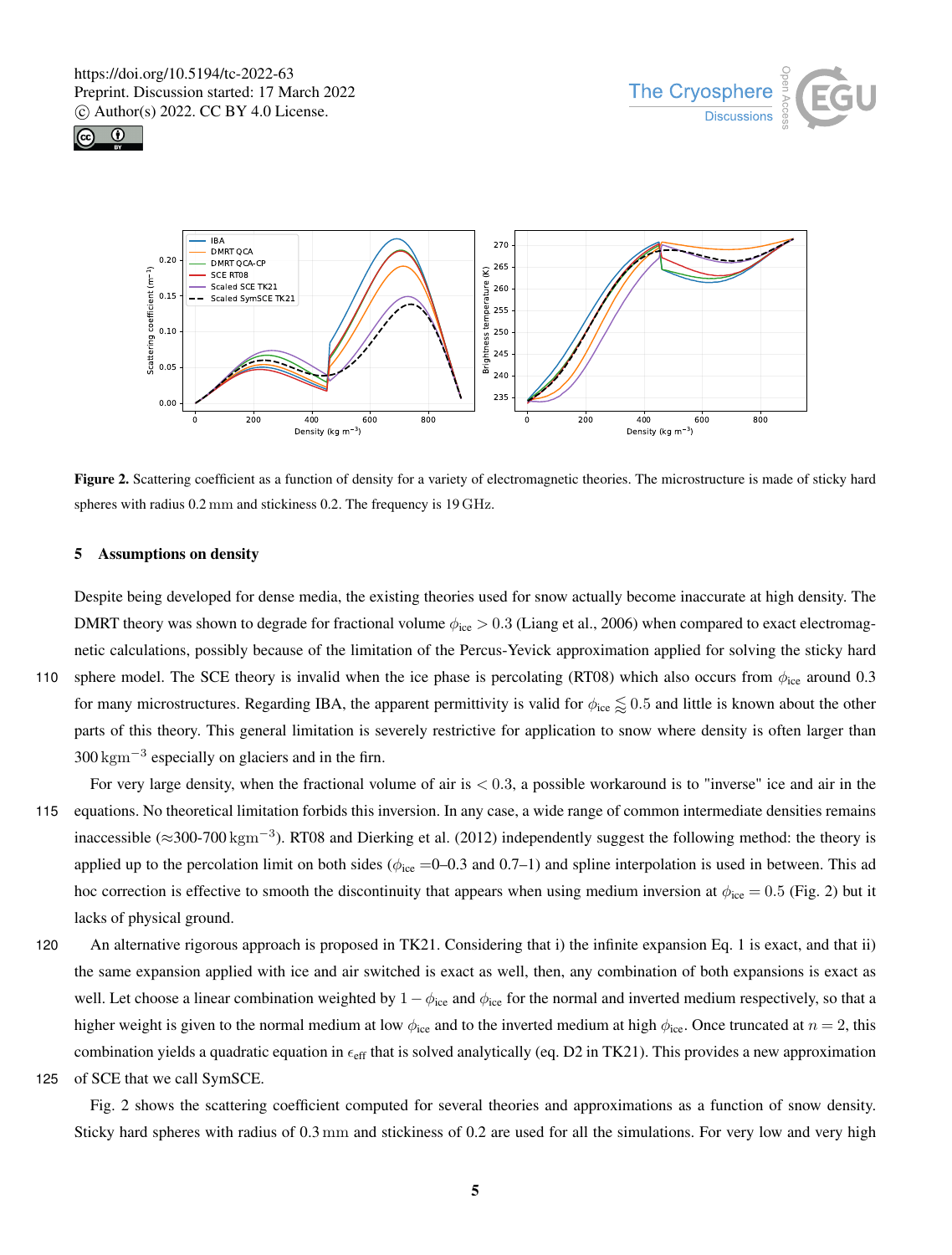



ice fractional volumes, all theories give similar results showing an excellent agreement between the new SymSCE theory and the established ones. They however all differ in the intermediate range  $(150 - 800 \text{ kgm}^{-3})$ , often moderately, but by a

- factor of up to 2 around  $\phi_{\text{ice}} = 0.5 \ (458 \text{ kgm}^{-3})$ . For comparison, this value can be compared with the 1.5-fold uncertainty in scattering resulting from the typical 15% uncertainty on measured optical radius of snow (Gallet et al., 2009). As expected all but SymSCE are affected by a discontinuity around  $\phi_{\text{ice}} = 0.5$  where we chose to invert the materials. Despite this nice and improved behavior, it still remains to prove that SymSCE is more accurate than the other theories. Fig. 2 also shows the consequences on brightness temperature for an hypothetical semi-infinite single homogeneous layer of snow (at 273K). The
- 135 overall trend is an increasing function, mainly driven by the monotonous increase of the absorption with density. Scattering is modulating this overall trend. Despite this secondary role, the differences between the theories reach 10 K in a wide range of densities, a significant uncertainty.

SymSCE is not the unique possible combination of SCE equations to yield a symmetrical behavior (e.g.  $1 - \phi_{\text{ice}}^2$  and  $\phi_{\text{ice}}^2$ is possible). However, there is one reason to prefer this particular definition. In the static regime, only the SymSCE reduces

140 to the Polder and van Santen mixing formula (Polder and van Santen, 1946), which is the most accurate theoretical equation to predict the real part of snow permittivity (Mätzler, 1996; Olmi et al., 2021). It is worth noting that the procedure of linear combination is not specific to SCE, it was previously proposed to symmetrize the Maxwell-Garnett mixing formula, yielding the Polder and van Santen mixing formula (Sihvola, 1999) and it could be applied on IBA and DMRT equations to remove the discontinuity.

### 145 6 Conclusions

The non-local symmetrized SCE theory presented in TK21 and featured in this brief communication provides several conceptual remedies to long-standing problems in other theories commonly used to compute snow scattering from microstructure information. The key point is that the strong contrast expansion is exact and does not require any assumption until the truncation at the end of the development. The actual accuracy of this theory for practical snow simulations is however not known and 150 could only be assessed with detailed ground truth after eliminating other major uncertainties like the snow microstructure, soil

parameters, surface roughness, etc.

Nevertheless, the SCE as presented in TK21 is even more general than applied here, paving the way to further improvements. For instance, the calculations of the higher terms of the series  $(n > 2)$  should extend the validity range to higher frequencies and/or coarser-grained snow, provided that more detailed microstructure information could be obtained. The general case of

155 anisotropic media is explicitly treated in TK21, which is needed to explain some experimental results on snow scattering at low frequencies (Leinss et al., 2016). At last, we suggest that further work should assess the accuracy of the different long range theories which will require more precise in-situ microwave and snow measurements than available at present.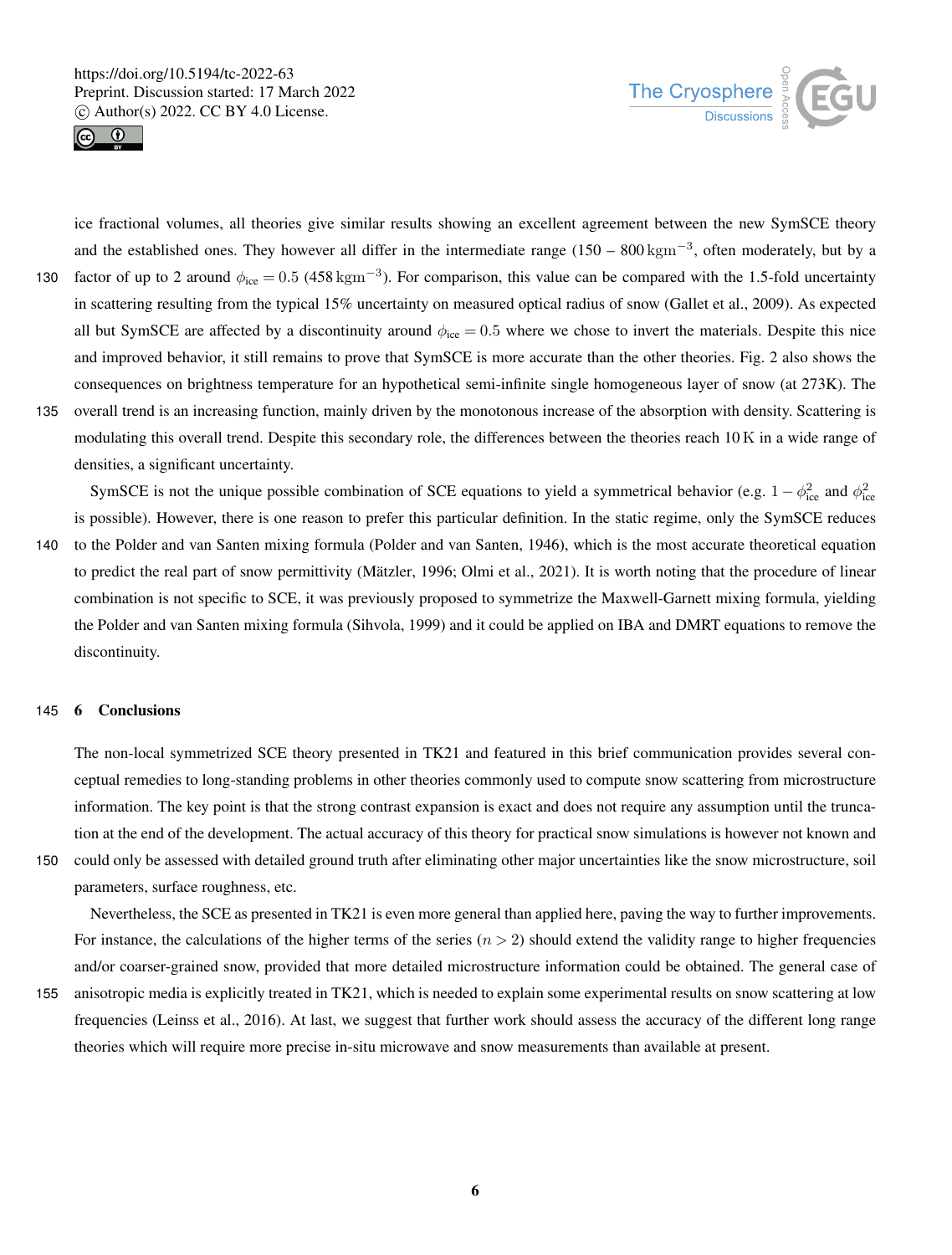



*Code availability.* The SMRT model code is available from https://github.com/smrt-model/smrt. The SCE implementation will be added in this repository once this paper is validated by the reviewers. The code to produce the figures will be posted as well https://github.com/ 160 smrt-model/smrt\_sce\_paper. The DMRT-QMS model is available from https://web.eecs.umich.edu/~leutsang/ComputerCodesandSimulations. html.

*Author contributions.* GP conducted the study, implemented the SCE in SMRT and run the simulations. HL and CM contributed to the analysis and the results. All authors contributed to the manuscript.

*Competing interests.* The authors declare not competing interests

165 *Acknowledgements.* This work was funded by ESA Project 4000112698/14/NL/LvH "Microstructural Origin of Electromagnetic Signatures in Microwave Remote Sensing of Snow".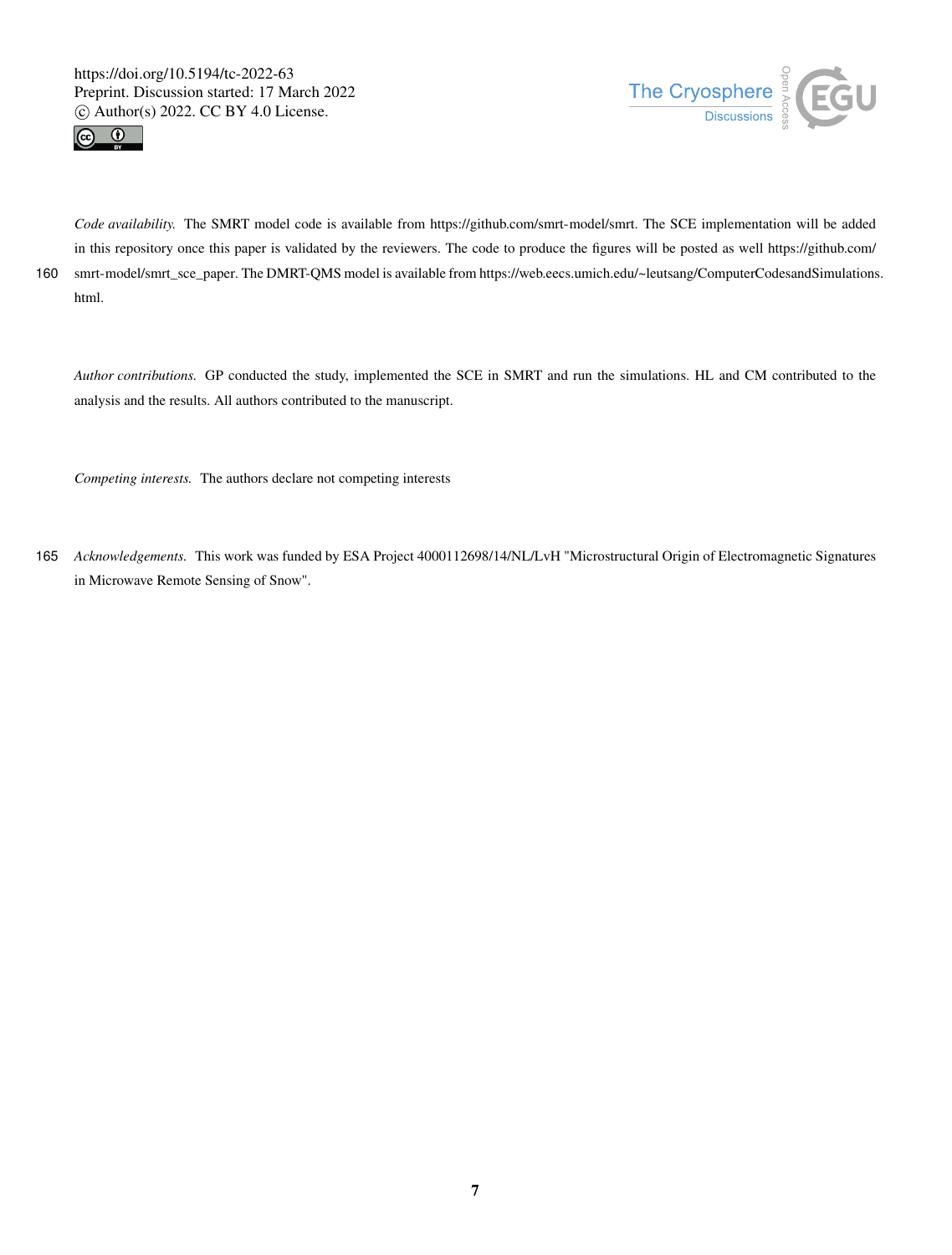



## References

- Dierking, W., Linow, S., and Rack, W.: Toward a robust retrieval of snow accumulation over the Antarctic ice sheet using satellite radar, Journal of Geophysical Research, 117, https://doi.org/10.1029/2011JD017227, 2012.
- 170 Gallet, J.-C., Domine, F., Zender, C. S., and Picard, G.: Measurement of the specific surface area of snow using infrared reflectance in an integrating sphere at 1310 and 1550 nm, The Cryosphere, 3, 167–182, https://doi.org/10.5194/tc-3-167-2009, 2009.
	- Jin, Y. Q.: Electromagnetic scattering modelling for quantitative remote sensing, World Scientific, 1994.
	- Kim, J. and Torquato, S.: Multifunctional composites for elastic and electromagnetic wave propagation, Proceedings of the National Academy of Sciences, 117, 8764–8774, https://doi.org/10.1073/pnas.1914086117, 2020.
- 175 Leinss, S., Löwe, H., Proksch, M., Lemmetyinen, J., Wiesmann, A., and Hajnsek, I.: Anisotropy of seasonal snow measured by polarimetric phase differences in radar time series, The Cryosphere, 10, 1771–1797, https://doi.org/10.5194/tc-10-1771-2016, 2016.
- Liang, D., Tse, K., Tan, Y., Tsang, L., and Ding, K. H.: Scattering and Emission in Snow Based on QCA/DMRT and Numerical Maxwell Model of 3Dimentional Simulations (NMM3D), IEEE MicroRad, In Proceedings of the IEEE 9th Specialist Meeting on Microwave Radiometry and Remote Sensing of the Environment (MicroRad 2006), 28 February–3 March 2006, San Juan, Puerto Rico, 197–202, 180 https://doi.org/10.1109/MICRAD.2006.1677088, 2006.
- Löwe, H. and Picard, G.: Microwave scattering coefficient of snow in MEMLS and DMRT-ML revisited: the relevance of sticky hard spheres and tomography-based estimates of stickiness, The Cryosphere, 9, 2101–2117, https://doi.org/10.5194/tc-9-2101-2015, 2015. Mätzler, C.: Microwave permittivity of dry snow, Geoscience and Remote Sensing, IEEE Transactions on, 34, 573–581, 1996. Mätzler, C.: Improved Born approximation for scattering of radiation in a granular medium, J. Appl. Phys., 83, 6111–6117, 1998.
- 185 Mätzler, C.: Relation between grain-size and correlation length of snow, Journal of Glaciology, 48, 461–466, https://doi.org/10.3189/172756502781831287, 2002.

Olmi, R., Bittelli, M., Picard, G., Arnaud, L., Mialon, A., and Priori, S.: Investigating the influence of the grain size and distribution on the macroscopic dielectric properties of Antarctic firn, Cold Regions Science and Technology, 185, 103 254, https://doi.org/10.1016/j.coldregions.2021.103254, 2021.

190 Picard, G., Sandells, M., and Löwe, H.: SMRT: an active–passive microwave radiative transfer model for snow with multiple microstructure and scattering formulations (v1.0), Geoscientific Model Development, 11, 2763–2788, https://doi.org/10.5194/gmd-11-2763-2018, 2018. Polder, D. and van Santen, J. H.: The effective permeability of mixtures of solids, Physica, 12, 257–271, 1946.

Pulliainen, J. T., Grandell, J., and Hallikainen, M. T.: HUT snow emission model and its applicability to snow water equivalent retrieval, Geoscience and Remote Sensing, IEEE Transactions on, 37, 1378–1390, https://doi.org/10.1109/36.763302, 1999.

- 195 Rechtsman, M. C. and Torquato, S.: Effective dielectric tensor for electromagnetic wave propagation in random media, Journal of Applied Physics, 103, 084 901, https://doi.org/10.1063/1.2906135, 2008.
	- Royer, A., Roy, A., Montpetit, B., Saint-Jean-Rondeau, O., Picard, G., Brucker, L., and Langlois, A.: Comparison of commonly-used microwave radiative transfer models for snow remote sensing, Remote Sensing of Environment, 190, 247–259, https://doi.org/10.1016/j.rse.2016.12.020, 2017.
- 200 Sandells, M., Lowe, H., Picard, G., Dumont, M., Essery, R., Floury, N., Kontu, A., Lemmetyinen, J., Maslanka, W., Morin, S., Wiesmann, A., and Matzler, C.: X-Ray Tomography-Based Microstructure Representation in the Snow Microwave Radiative Transfer Model, IEEE Transactions on Geoscience and Remote Sensing, pp. 1–15, https://doi.org/10.1109/tgrs.2021.3086412, 2021.